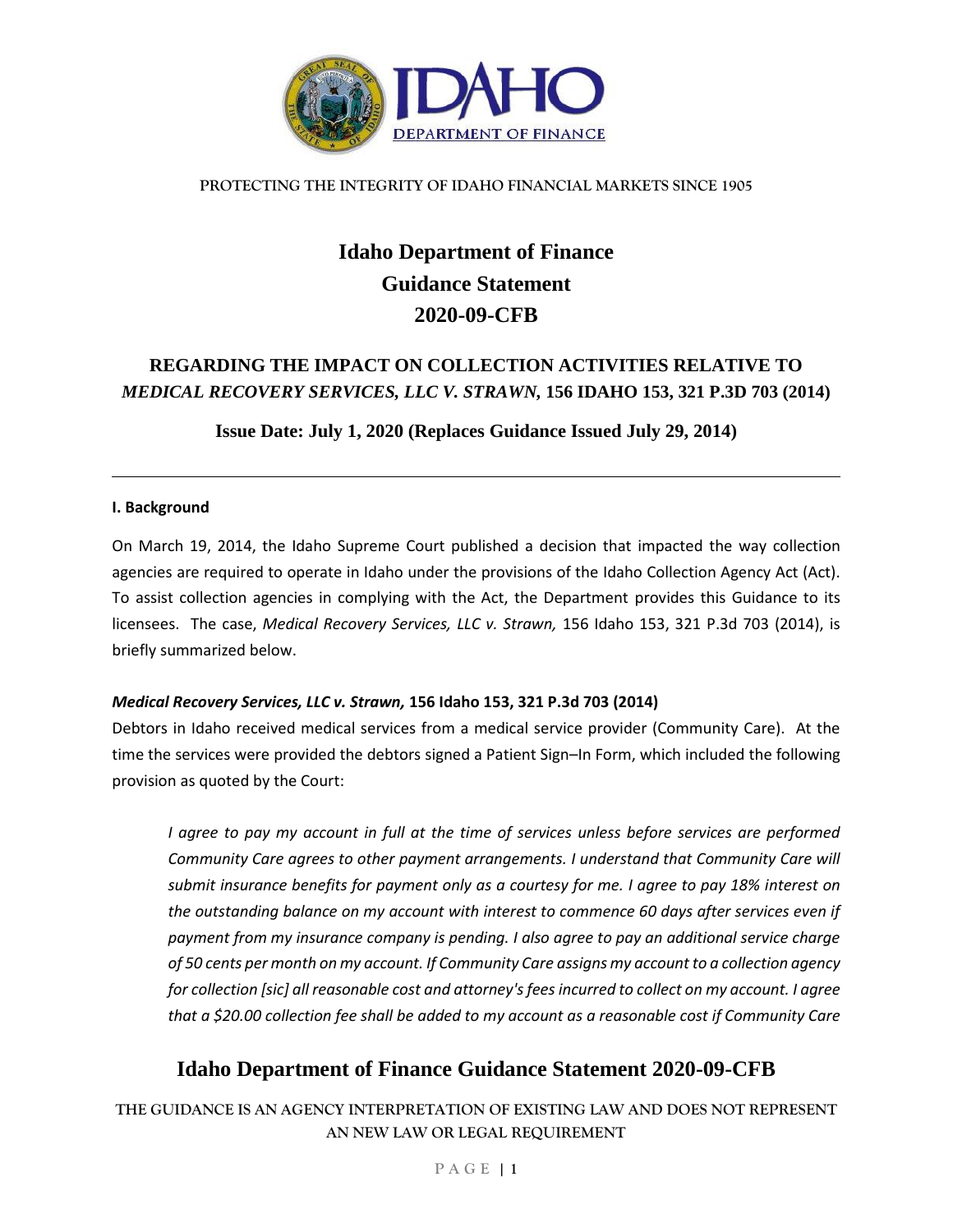

*assigns my account to a collection agency. I agree to pay as a reasonable attorney's fee \$350 or 35% of the principal and interest on my account balance, whichever is greater, if my account is assigned to a collection agency and suit is filed to recover payment on my account.* 

The debtors did not make payment and their account was assigned to a collection agency. The collection agency ultimately filed suit to recover payment from the debtors and also sought \$350 in attorney fees. The collection agency's theory was that the \$350 in attorney fees was recoverable under Idaho Code § 26-2229A(4) as part of the "principal obligation" owed by the debtors based on the above contractual provision. The trial court judge granted the collection agency a default judgment but disallowed the \$350 in attorney fees, substituting a lesser amount. The collection agency appealed, and on appeal the Idaho Supreme Court upheld the lower court. The Court looked at the plain language of Idaho Code § 26-2229A, a provision in the Act that prohibits a collection agency from collecting ". . . any interest or other charges, fees, or expenses, incidental to the principal obligation unless such interest or incidental fees, charges, or expenses . . ." met one of five enumerated exceptions. The Court reasoned that the "principal obligation" was limited to the amount that the debtors owed the creditor for the medical services provided, and did not include the contractual attorney fees specified in the Patient Sign–In Form.

In *Strawn*, the Court stated:

*Neither "fees" nor "principal obligation" is defined in the ICAA. See I.C. § 26–2222. The district court found that the "principal obligation" is the money Respondents owe Community Care for the services it provided, and that attorney fees "are subordinate to the debt" and thus, " 'incidental to the principal obligation' for purposes of Idaho Code § 26–2229A(4)." We find no fault with the district court's holding.* 

When collecting against Idaho debtors, collection agencies are limited to collecting amounts that equate to the "principal obligation," and may only collect fees or charges incidental to the "principal obligation" if collection of those fees or charges is authorized because of the application of one or more of the five exceptions enumerated in Idaho Code § 26-2229A(4), which states:

## **Idaho Department of Finance Guidance Statement 2020-09-CFB**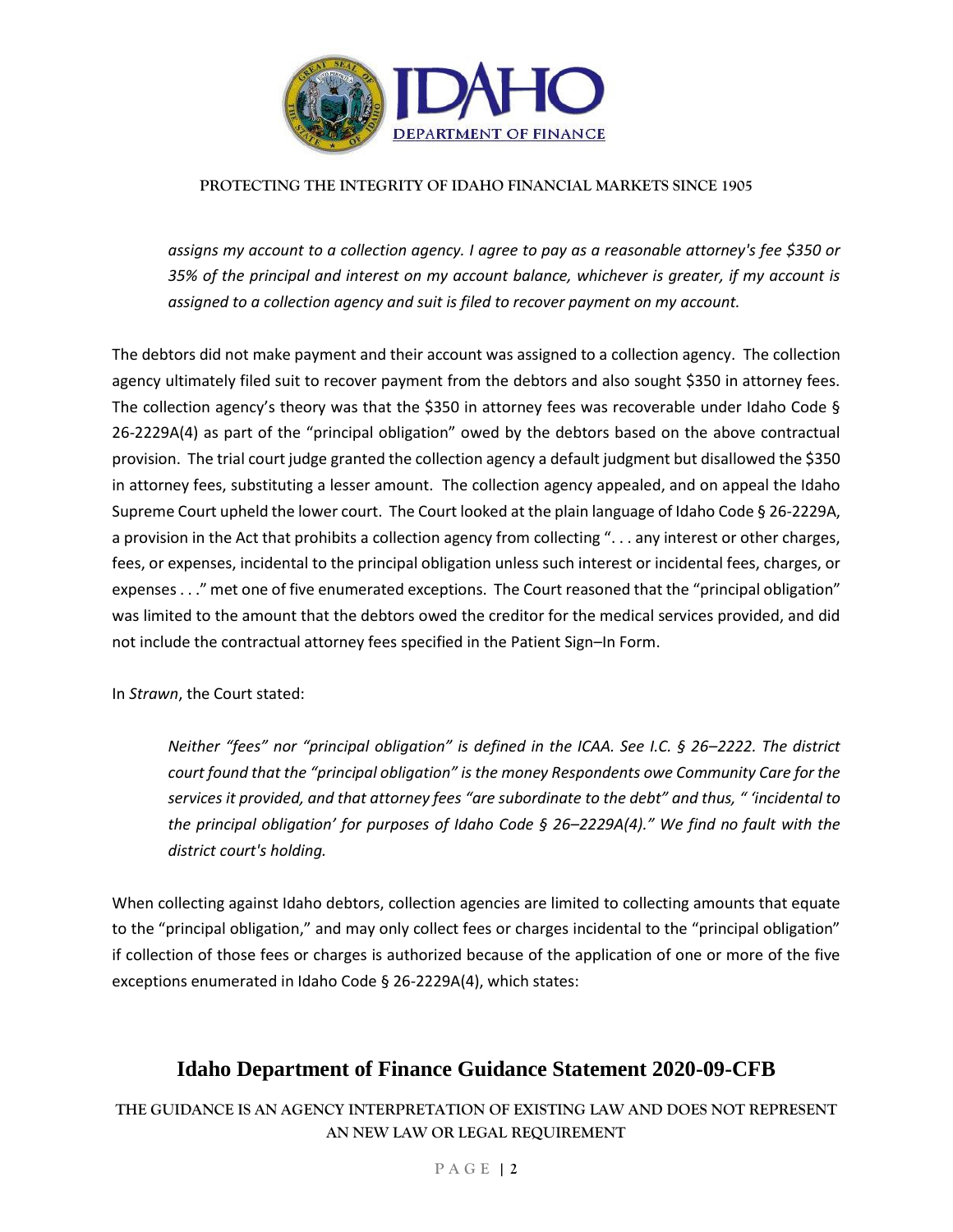

*(4) No collection agency licensee, or collection agency required to be licensed under this act, or agent of such collection agency shall collect or attempt to collect any interest or other charges, fees, or expenses incidental to the principal obligation unless such interest or incidental fees, charges, or expenses:* 

*(a) Are expressly authorized by statute;* 

*(b) Are allowed by court ruling against the debtor;* 

*(c) Have been judicially determined;*

*(d) Are provided for in a written form agreement, signed by both the debtor and the licensee, and which has the prior approval of the director with respect to the terms of the agreement and amounts of the fees, interest, charges and expenses; or* 

*(e) Reasonably relate to the actual cost associated with processing a demand draft or other form of electronic payment on behalf of a debtor for a debt payment, provided that the debtor has preauthorized the method of payment and has been notified in advance that such payment may be made by reasonable alternative means that will not result in additional charges, fees or expenses to the debtor.*

### **II. Department Interpretation of the Act in Consideration of** *Strawn*

It is the Department's interpretation that the *Strawn* case stands for the proposition that unless one or more of the exceptions enumerated in Idaho Code § 26–2229A(4) are met, collection agencies may not collect, or attempt to collect, from Idaho debtors anything incidental to the "principal obligation." Further, in the *Strawn* case, the Court upheld the lower court's finding that the "principal obligation" was limited to the money the debtors owed the medical service provider for the services it provided, and that attorney fees "are subordinate to the debt" and thus, "incidental to the principal obligation" for purposes of Idaho Code § 26–2229A(4). In addition to attorney fees, it is the Department's position that the Court's reasoning in *Strawn* applies equally to other types of fees or charges, however labeled, that are subordinate to the debt and thus, "incidental to the principal obligation" for purposes of Idaho Code § 26–2229A(4).

By virtue of the wording of Idaho Code § 26-2229A(4), and the Court's reasoning in the *Strawn* case, the principal obligation cannot include interest or other charges, fees, or expenses, however labeled, and

## **Idaho Department of Finance Guidance Statement 2020-09-CFB**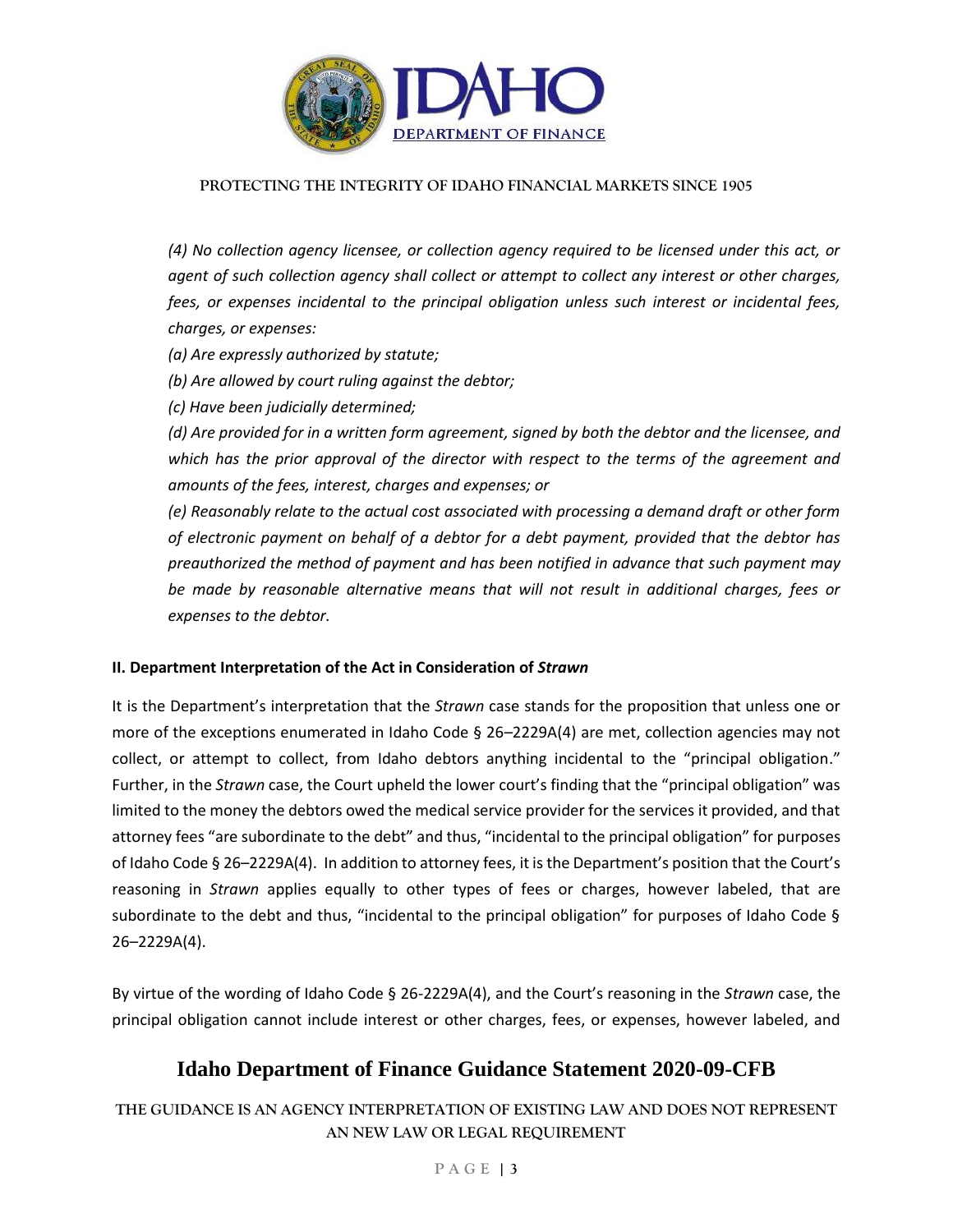

collection agencies operating in Idaho must not collect, or attempt to collect, the same unless one or more of the exceptions enumerated in Idaho Code § 26–2229A(4) apply. Collection agencies operating in Idaho are advised to consult with legal counsel before claiming application of any of the exceptions listed at Idaho Code § 26-2229A(4). Collection Agencies are also advised to review the Guidance Statement 2020- 08-CFB, that addresses the application of Idaho Code § 26-2229A(4)(d) to settlement of collection lawsuits.

In its supervision of collection agencies, the Department will apply the Court's reasoning in the *Strawn*  case by reviewing the character and nature of debts that collection agencies are collecting, or attempting to collect, from Idaho debtors. In light of the *Strawn* case, collection agencies, including debt buyers, collecting from Idaho debtors must be able to substantiate to the Department the legal basis underlying attempts to collect fees or charges, however labeled, that are subordinate to the debt and thus, "incidental to the principal obligation." The Department will apply the Court's definition of "principal obligation" in *Strawn* as being what the debtor owed to the creditor for the product(s) or service(s) provided. Another way to calculate the "principal obligation" would be to calculate what the cash price would have been had the debt been paid immediately by the debtor.

#### **III. Summary**

To ensure against any misunderstanding, the Department interprets the *Strawn* case as establishing that the term "principal obligation," as used in Idaho Code § 26-2229A(4), **never** includes "any interest or other charges, fees, or expenses" however labeled, and therefore, such charges are always "incidental" to the principal obligation. Consequently, to comply with the Act, it is the Department's position that no collection agency, including debt buyers, operating in Idaho, may lawfully collect, or attempt to collect, "any interest or other charges, fees, or expenses," no matter how labeled, against an Idaho debtor that are incidental to the debtor's principal obligation, without first qualifying to do so by application of one or more of the exceptions set forth in Idaho Code § 26-2229A(4).

The Department will apply the Court's definition of "principal obligation" in *Strawn* as being what the debtor owed to the creditor **for the product(s) or service(s) provided**. All charges and fees, however labeled, that are subordinate to the debt, even when included in the creditor's written contract with the

## **Idaho Department of Finance Guidance Statement 2020-09-CFB**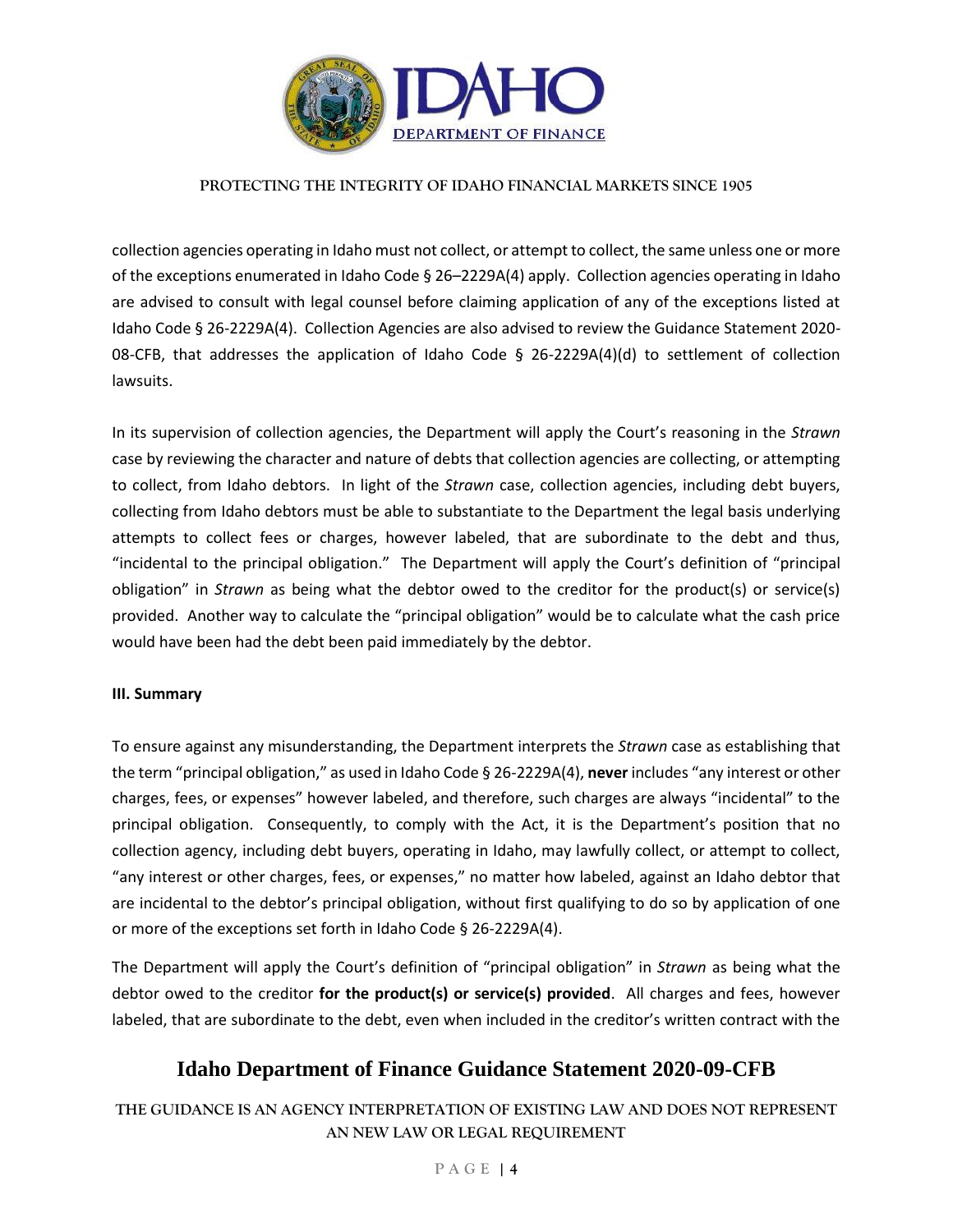

debtor including, but not limited to, attorney fees, collection fees, or service charges, will be deemed incidental to the "principal obligation" for purposes of applying the provisions in Idaho Code § 26– 2229A(4).

**Contact -** You may direct comments or requests for additional information regarding this Guidance Statement to:

Bureau Chief, Consumer Finance Bureau Idaho Department of Finance Telephone: 1-(208)-332-8000 P.O. Box 83720 Facsimile: 1-(208)-332-8099 Boise, Idaho 83720-0031 **Email: finance@finance.idaho.gov** Email: finance@finance.idaho.gov

### **Frequently Asked Questions and Responses:**

**Question:** As a collection agency we receive accounts for collection from landlords and property managers for debts based on rental or lease agreements. In addition to periodic rental/lease payments, these agreements commonly include payment obligations by renters or lessors for damages that they may cause to the premises beyond normal wear and tear. Are these contractual payment obligations part of the "principal obligation" or incidental to the "principal obligation" for purposes of applying Idaho Code § 26-2229A(4)?

**Answer:** For the purpose of conducting compliance examinations of licensees under the Idaho Collection Agency Act, the Department's view is that a payment obligation for damages to the premises under a rental/lease agreement is a separate "principal obligation" that collection agencies can collect on behalf of creditors. Rather than being subordinate to a rental/lease payment obligation, an agreement to pay for damages in a rental or lease agreement is dependent upon the happening of a future event unrelated to the nonpayment of rent. Therefore, it is the Department's position that a payment obligation for damages that arises under a rental/lease agreement stands alone as a separate and distinct "principal obligation."

**Question:** As a collection agency we receive accounts for collection that include both principal and interest pursuant to underlying payment agreements between debtors and creditors. For purposes of

## **Idaho Department of Finance Guidance Statement 2020-09-CFB**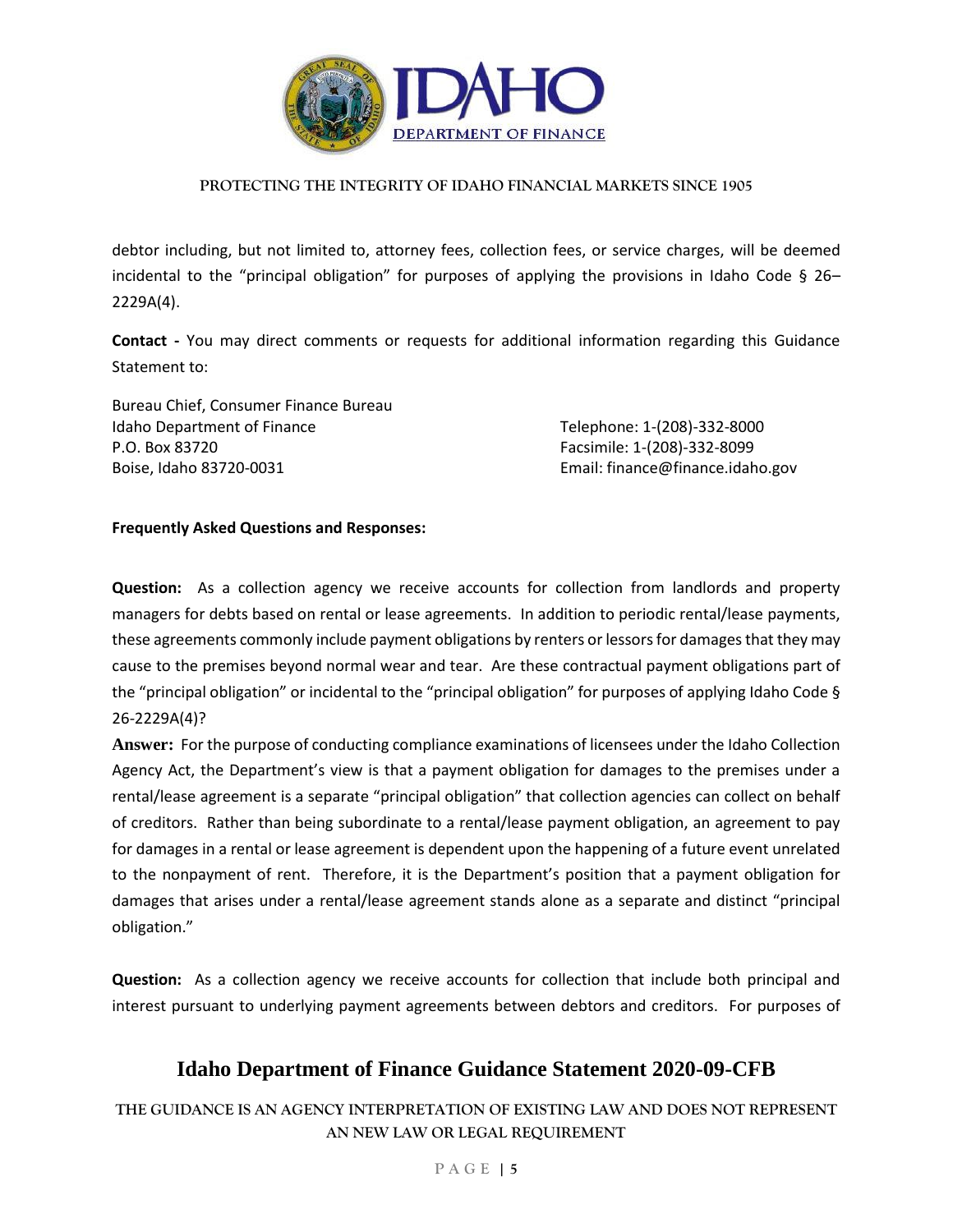

applying Idaho Code § 26-2229A(4), are collection agencies authorized to collect interest payment obligations from debtors?

**Answer:** For the purposes of conducting compliance examinations of licensees under the Idaho Collection Agency Act, the Department's view is that debtors and creditors are expressly authorized by statute to contract for the payment of finance charges, including interest, on terms as agreed to by the parties (Idaho Code § 28-42-201). Consequently, it is the Department's position that payment obligations for finance charges, when based upon debtors' agreements, may be collected by collection agencies pursuant to Idaho Code § 26-2229A(4)(a) as being "expressly authorized by statute."

**Question:** As a collection agency, should we have the underlying agreement in hand before attempting to collect?

**Answer:** Yes. The Department will apply the Court's reasoning in *Strawn* by reviewing the character and nature of debts that collection agencies are collecting, or attempting to collect, from Idaho debtors. In light of *Strawn*, collection agencies collecting from Idaho debtors must be able to substantiate to the Department the legal basis underlying attempts to collect all amounts, including fees or charges, however labeled, that are subordinate to the debt and thus, "incidental to the principal obligation." Collection agencies must either have the relevant underlying agreement in hand, or have it readily accessible for requests for substantiation by debtors and/or the Department.

**Question:** Does the *Strawn* case apply to debt buyers operating in Idaho?

**Answer:** Yes. *Strawn* applies to all persons or entities required to be licensed under the Idaho Collection Agency Act.

**Question:** As a collection agency we receive accounts from banks/credit unions that include overdraft fees as well as the actual amount of the overdraft. Can we collect the overdraft fees? **Answer:** For the purpose of conducting compliance examinations of licensees under the Idaho Collection Agency Act, the Department views an overdraft fee as a finance charge for a loan/extension of credit. As such, overdraft fees may be collected by collection agencies on behalf of their bank/credit union clients, as authorized by Idaho Code § 26-2229A(4)(a) when such finance charges/overdraft fees are based on an agreement between the contracting parties within the meaning of Idaho Code § 28-42-201.

## **Idaho Department of Finance Guidance Statement 2020-09-CFB**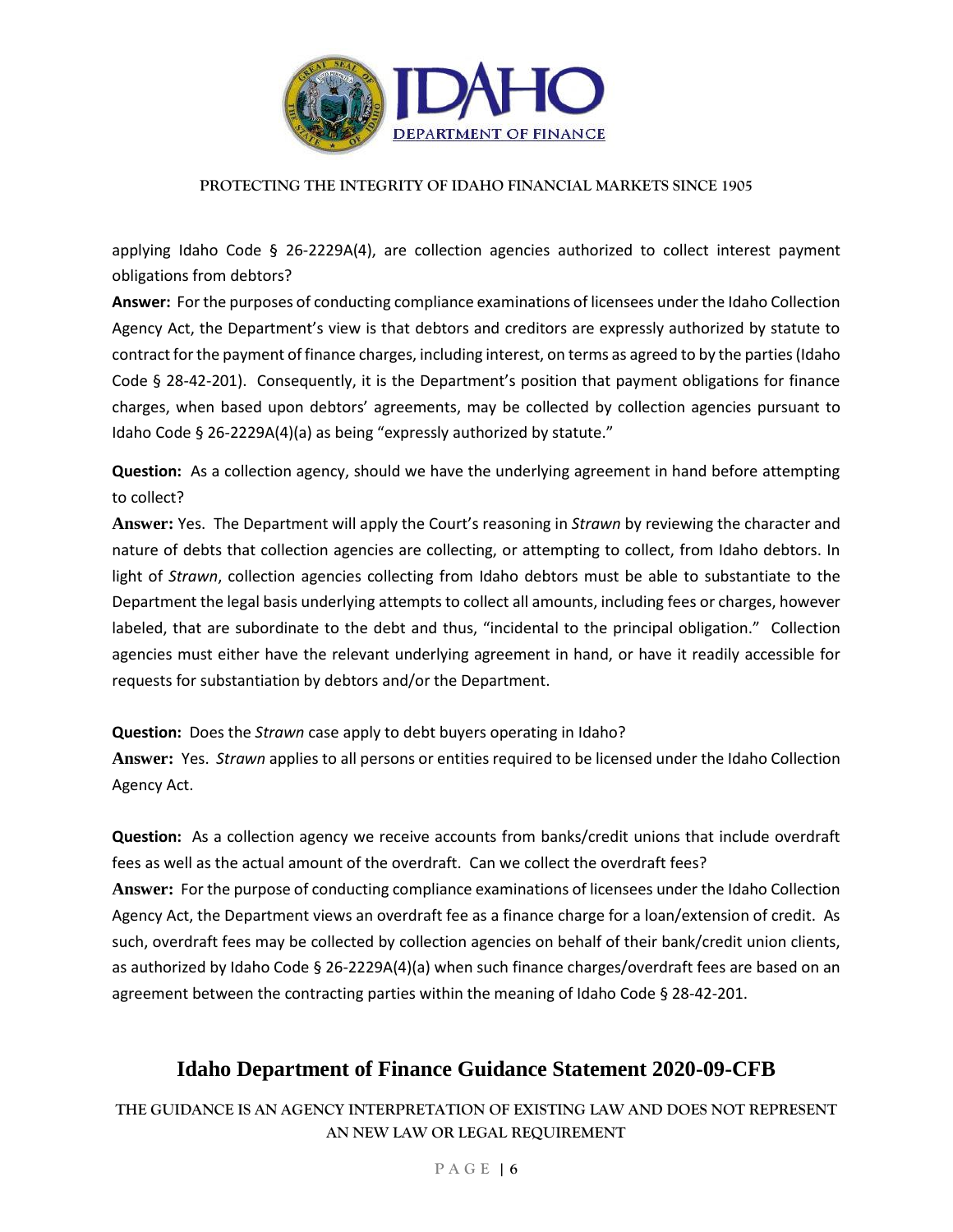

**Question:** As a debt buyer we characterize the charge-off account balance at time of purchase to be the "principal obligation" for purposes of collection under Idaho Code § 26-2229A(4). Does the *Strawn* case impact our characterization on this?

**Answer:** No. The characterization described in the above question was incorrect before the *Strawn*  decision – and it remains incorrect after the *Strawn* decision.

**Question:** Are debt buyers expected to itemize every fee and charge all the way back to the original bill? As some accounts may be five or seven years past due, it is practically impossible to identify every discrete fee that led to the charged-off balance.

**Answer:** Neither the Act nor the Court's interpretation of the Act includes an allowance for incidental charges applied to an account prior to the account's balance being charged-off.

**Question:** As a collection agency we receive accounts where the outstanding balances assigned for collection include government taxes or fees (e.g. accounts for telephone services, utilities, or for monies owed to a government agency or instrumentality). Are such taxes and fees considered a part of the "principal obligation" and therefore collectable by a collection agency under the provisions of Idaho Code § 26-2229A(4)?

**Answer:** Yes. For the purposes of conducting compliance examinations of licensees under the Idaho Collection Agency Act, the Department's view is that taxes and governmental fees incurred at the time a good or service is provided, or at the time that a good or service is contracted to be provided, represent a portion of the "principal obligation" for purposes of collection under Idaho Code § 26-2229A(4). Additionally, where such fees are incidental to a future occurrence, such as a statutory penalty imposed for non-payment as may be the case in an account owed to a taxing authority, the Department would view the inclusion of a statutory fee or penalty as meeting the exception found at Idaho Code § 26- 2229A(4)(a).

**Question:** As a collection agency we sometimes receive accounts for collection that consist of debts owed to a "public agency" as that term is defined at Idaho Code § 67-2327. Does the *Strawn* decision stand for the proposition that we cannot attempt to collect reasonable collection fees that have been included in the account by the public agency under the provisions of Idaho Code § 67-2358(1)(b)?

## **Idaho Department of Finance Guidance Statement 2020-09-CFB**